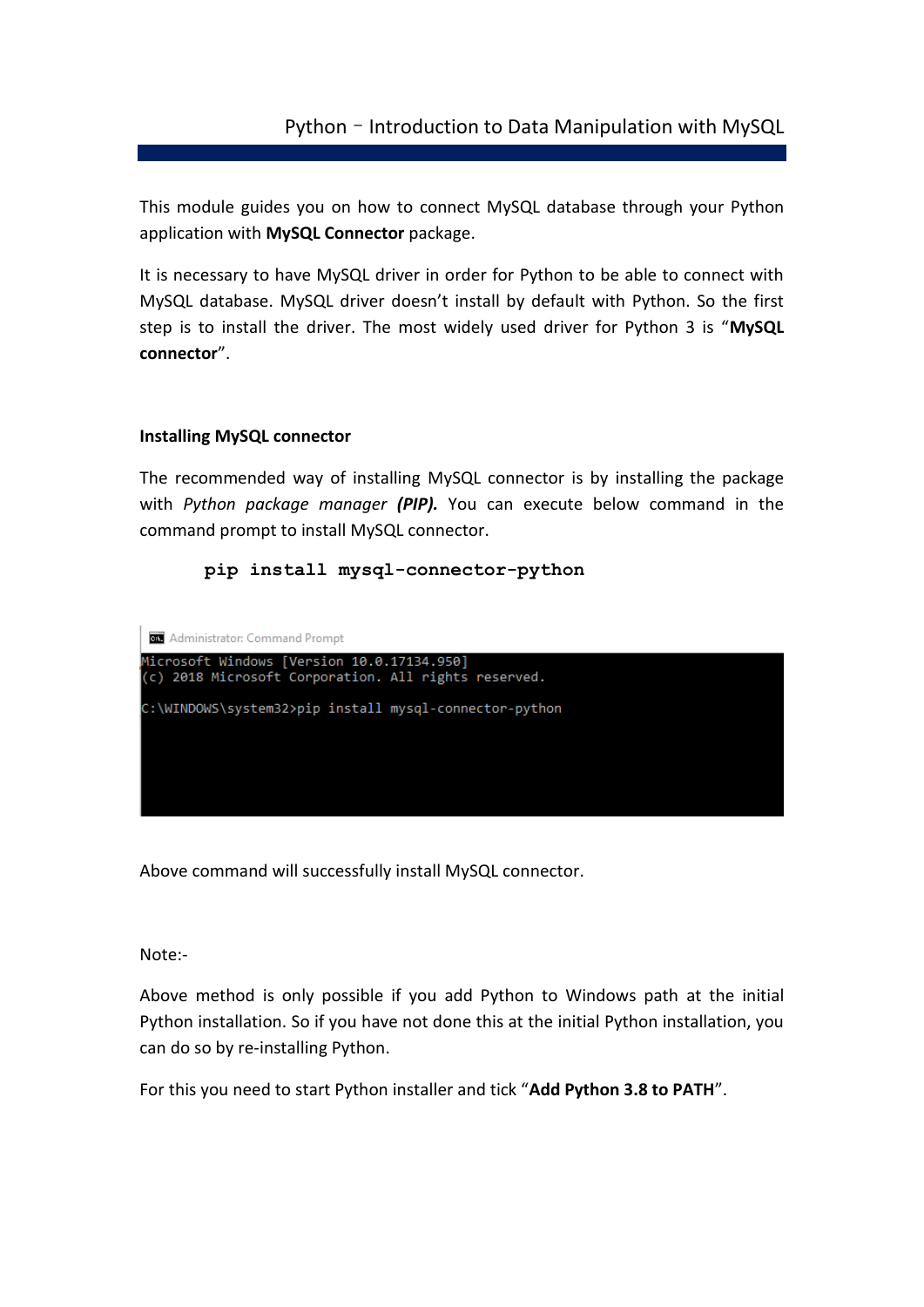

## **Creating a database connection**

In Python, "connect()" is the constructor that use to create a connection to MySQL server.

Let's create the database "student" and go through below steps to create the database connection from your Python application.

First import MySQL Connector Python module in your program

```
import mysql.connector
```
• Establish MySQL database Connection from Python

For this, use MySQL connect constructor to connect to your database as below.

```
mydb = mysql.connector.connect(
    host = 'localhost', 
    database = 'student'
   user = 'root',
    password = '', 
)
```
"host" - Name of the server/ IP address which MySQL is running

"database" - Name of the database

"user" - Username that you use to work with MySQL